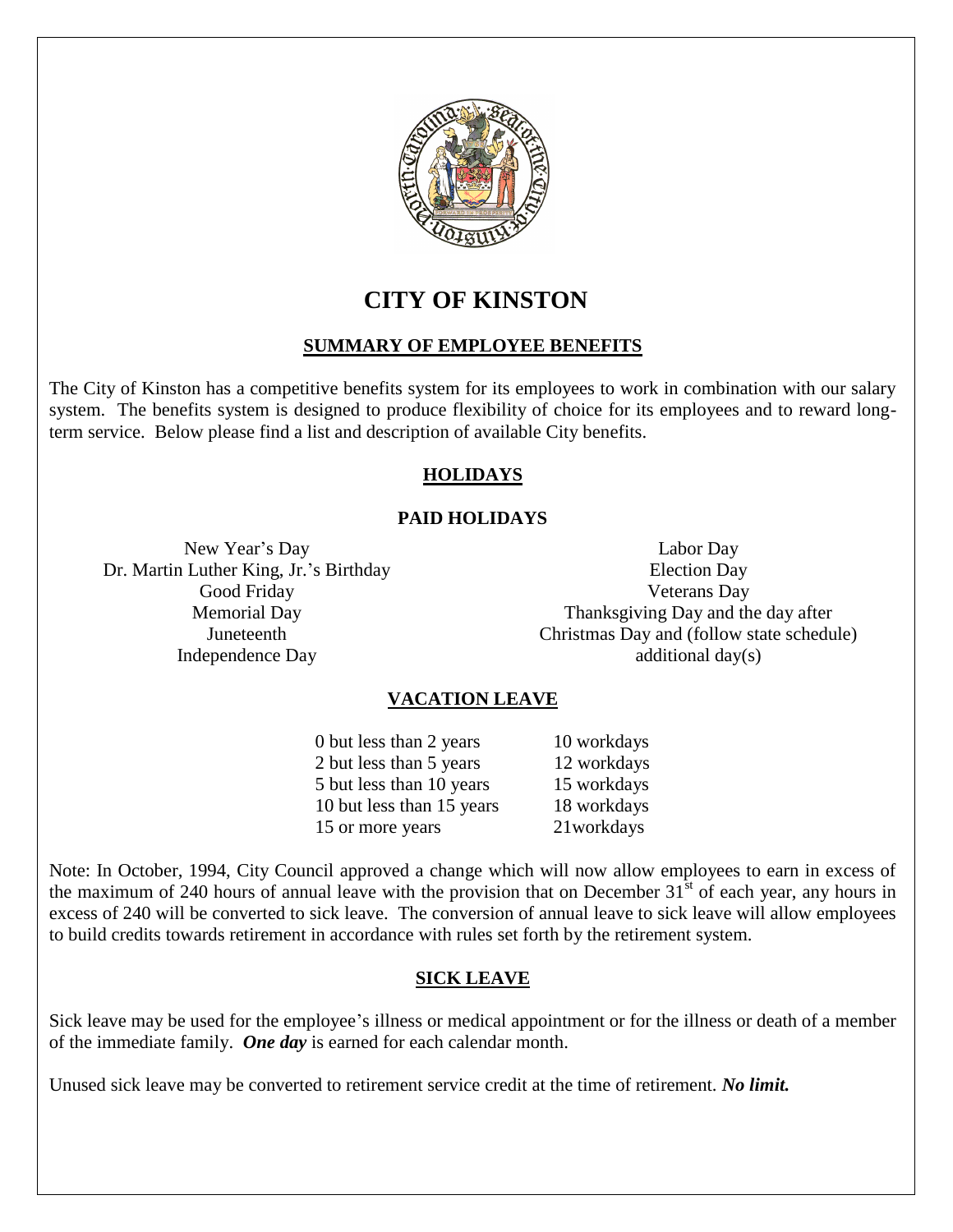#### **WORKER'S COMPENSATION**

All employees are protected by the North Carolina Worker's Compensation Act. All injures shall be reported by completing the Injury Report Form and sending copies to the appropriate departments.

#### **TELADOC**

Teladoc is simply a new way to access qualified doctors with a phone call. Prescriptions can be called in to your local pharmacy. No long waiting times in clinics or hospitals. This benefit is for all employees regardless of elected the City health insurance.

#### **COMPASS**

Compass is a concierge program to assist our employees with medical choices. When our employees must have a medical procedure, the City of Kinston wants to ensure they know and understand their medical coverage and give them the power to make the choices to fit them and their family.

# **Teladoc and Compass must be registered by the employee by their 30th day of employment**

#### **HEALTH INSURANCE**

Major medical coverage is available to all regular full-time employees of the City. Persons who elect individual coverage only may select one of the following options:

#### **TRADITIONAL PLAN - \$32.50/PAY PERIOD HDHP HSA PLAN - \$32.50/PAY PERIOD**

Coverage for dependents may be acquired based on the bi-weekly costs listed in the schedule below.

| <b>TRADITIONAL BCBSNS</b> | <b>BCBSNC HDHP HSA PLAN</b> |
|---------------------------|-----------------------------|
| \$32.50                   | \$32.50                     |
| \$387.64                  | \$189.42                    |
| \$469.23                  | \$314.80                    |
| \$788.18                  | \$550.47                    |
|                           |                             |

#### *Health Benefits Overview: Your choice of Doctors*

#### **TRADITIONAL PLAN HDHP HSA PLAN**

Annual Deductible  $$1,750/Individual - $3,500$  Family  $$2,500/Individual - $5,000/Family$ Annual Max. Out-of-pocket: \$3,750/Individual - \$7,500/Family \$4,000/Individual - \$6,550/Family Co-payments Primary  $$35.00$  \$.00 Co Payments Specialist \$70.00 \$.00 Co-Insurance after deductible 70%-30% 80%-20% Pre-certification program HSA Account Monthly Deposit is the difference Preventive Care - 100% between the City Cost of Traditional and HSA Plan Preventive Care: - 100%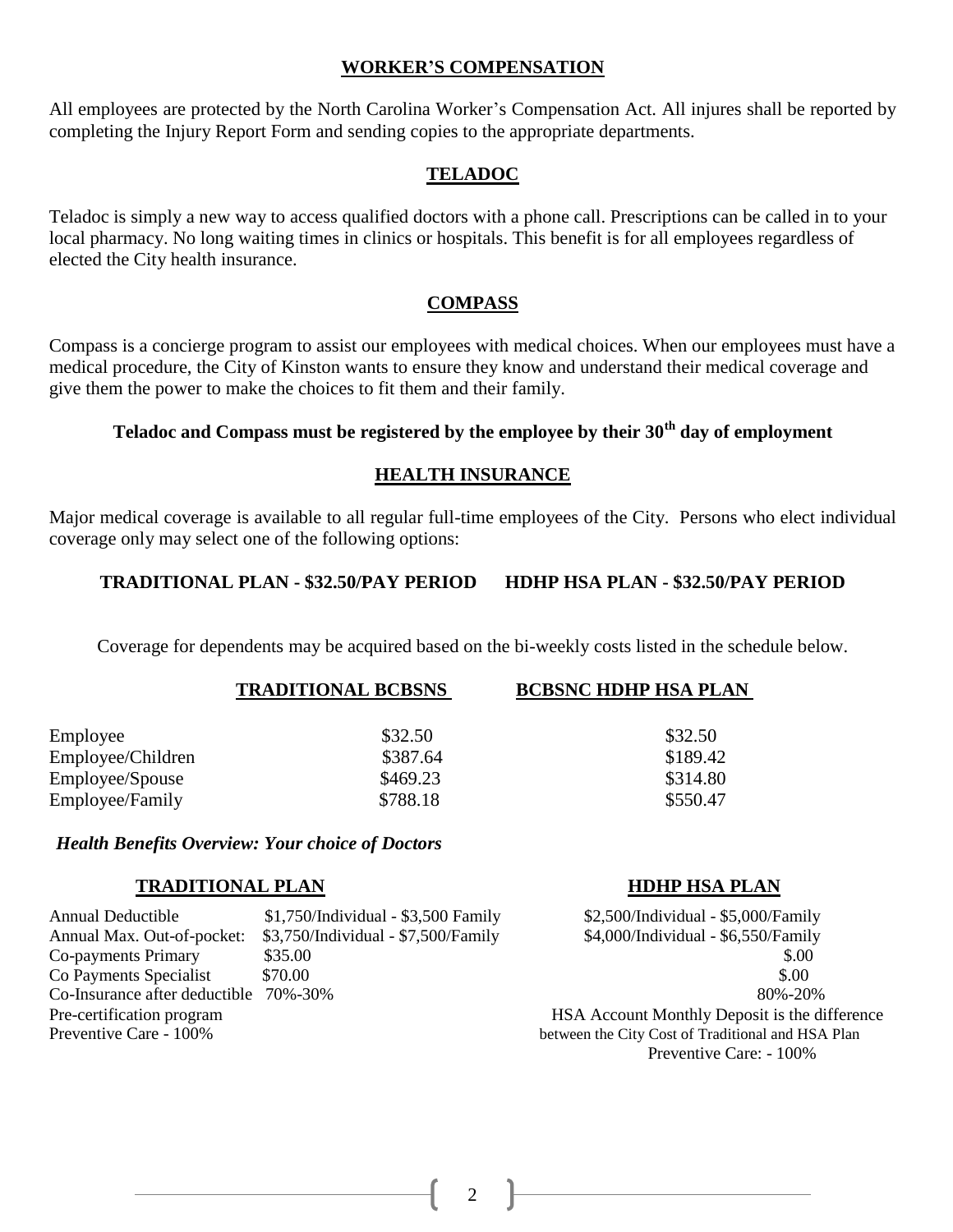### **Pharmacy is included in the Traditional PPO Plan**

\$4; \$30; \$45 - 30-day supply; **Note:** Specialty Brand 75% Coinsurance not to exceed \$100/month \$30 Preferred Brand \$45.00 Preferred Specialty or Non-Preferred--30-day supply

Preventive OTC Medications and Contraceptive Drugs and Devices as listed at bcbsnc.com/preventive 100% no deductible

□ Maintenance medication(s) can be shipped directly to **your** home at the same rate.

#### **DENTAL/VISION**

Dental and Vision are benefits provided by MetLife. The employee is responsible for the cost of both dental and vision for themselves and their family members. Vision has two options, a high and low plan depending on your needs. Deductions are per pay period.

| <b>Dental</b>        | <b>High</b> | Low     |
|----------------------|-------------|---------|
| <b>Employee Only</b> | \$14.27     | \$10.42 |
| $Employee + 1$       | \$30.85     | \$20.99 |
| $Employee + 2$ or Mo | \$55.51     | \$37.77 |
| Vison                | <b>High</b> | Low     |
| <b>Employee Only</b> | \$5.39      | \$3.50  |
| Employee/Child(ren)  | \$10.16     | \$6.75  |
| Employee/Spouse      | \$10.16     | \$6.75  |
|                      |             |         |

#### **LIFE INSURANCE**

Each full-time regular employee receives a benefit of one and one-half (1/2) times his/her annual salary. Coverage for an employee's dependents is available. *You must enrollment in Bernie Portal and appoint a beneficiary regardless of purchasing Dental/ Vision or dependent life insurance.* The cost of \$2.57 is payroll deducted per month to cover all dependents.

| <b>Spouse</b>               | Child                                                                                                               |
|-----------------------------|---------------------------------------------------------------------------------------------------------------------|
| Benefit Value - \$10,000.00 | Benefit Value - \$5,000.00<br>Live Birth to age 19 or age 26 if full-time student at a school of higher<br>learning |

#### **401(k) AND 457 DEFERRED COMPENSATION**

Employees may elect to make contributions to the AIG-VALIC 457 deferred compensation plan.

Prudential- 401(k) Contributions: The City provides contributions to the State-sponsored 401(k) Deferred Compensation Plan at a rate of 1.5% of Annual Gross Income. 457 Plans are also available.

Sworn Law Enforcement 401(k) deferred compensation is State mandated at a rate of 5% of Annual Gross Income through Prudential.

 $\begin{array}{ccc} \text{1} & 3 \\ \end{array}$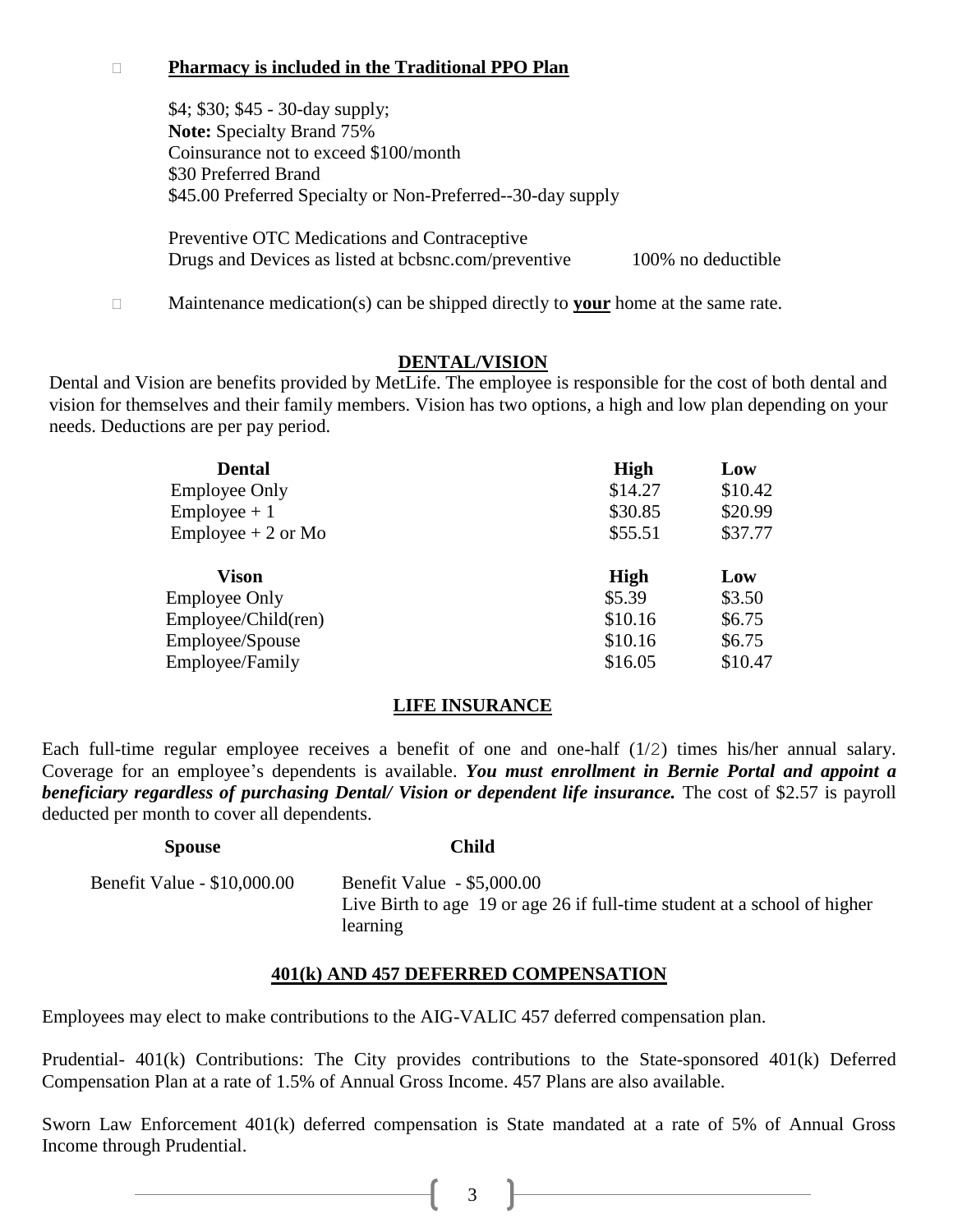### **LONGEVITY**

Rewards long-term dedicated employees. Subject to availability of funds, longevity will be paid in a lump sum payment of 1.5% to 4% of annual salary, based on years of service (must have five full years of service) and rate of pay as of June  $30<sup>th</sup>$  that year. Longevity is issued the week of Thanksgiving. Employees who have met all requirements for longevity that retire or expire during the year will receive a final payment.

# **NORTH CAROLINA LOCAL GOVERNMENTAL EMPLOYEES CREDIT UNION**

Membership is available to all full-time regular employees and their family members: Checking and savings accounts, bank cards, personal and automobile loans available.

# **EMPLOYEE ASSISTANCE PROGRAM**

An Employee Assistance Program is available to employees to help deal with a variety of problems such as drug, alcohol, legal, financial, adolescent, marital and emotional.

#### **HEALTH AND FITNESS OPPORTUNITIES**

Membership for all employees and immediate family members are available at Mock Gym. Membership rates are available to all non-probationary employees and rates are payroll deductible for the following:

> *Galaxy of Sports Club World Gym* \$14.99/ month/adult individual \$5.00 each individual child

 \$25per month/individual \$36 per month/couple or \$42 family

*Mock Gym* \$50 per person/per year \$2 per person daily Seniors 55 and older are Free Pre-Schoolers are Free \$150 for a family per year

 *Kinston Community Center* \$26 per month/employee \$54 per month/family

#### **RETIREMENT**

All full-time regular employees are members of the Local Governmental Employees Retirement System. Employees contribute **6%** of their annual salary. *The City of Kinston contributes to retirement as the N.C. Department of State Treasurer mandates.*

| <b>Service Retirement</b>        | <b>Early Retirement</b>          |
|----------------------------------|----------------------------------|
| Age 65 with 5 years of service.  | Age 50 with 20 years of service. |
| Age 60 with 25 years of service. | Age 60 with 5 years of service.  |

*Disability Retirement:* After 5 years of creditable service.

Any age with 30 years of service.

4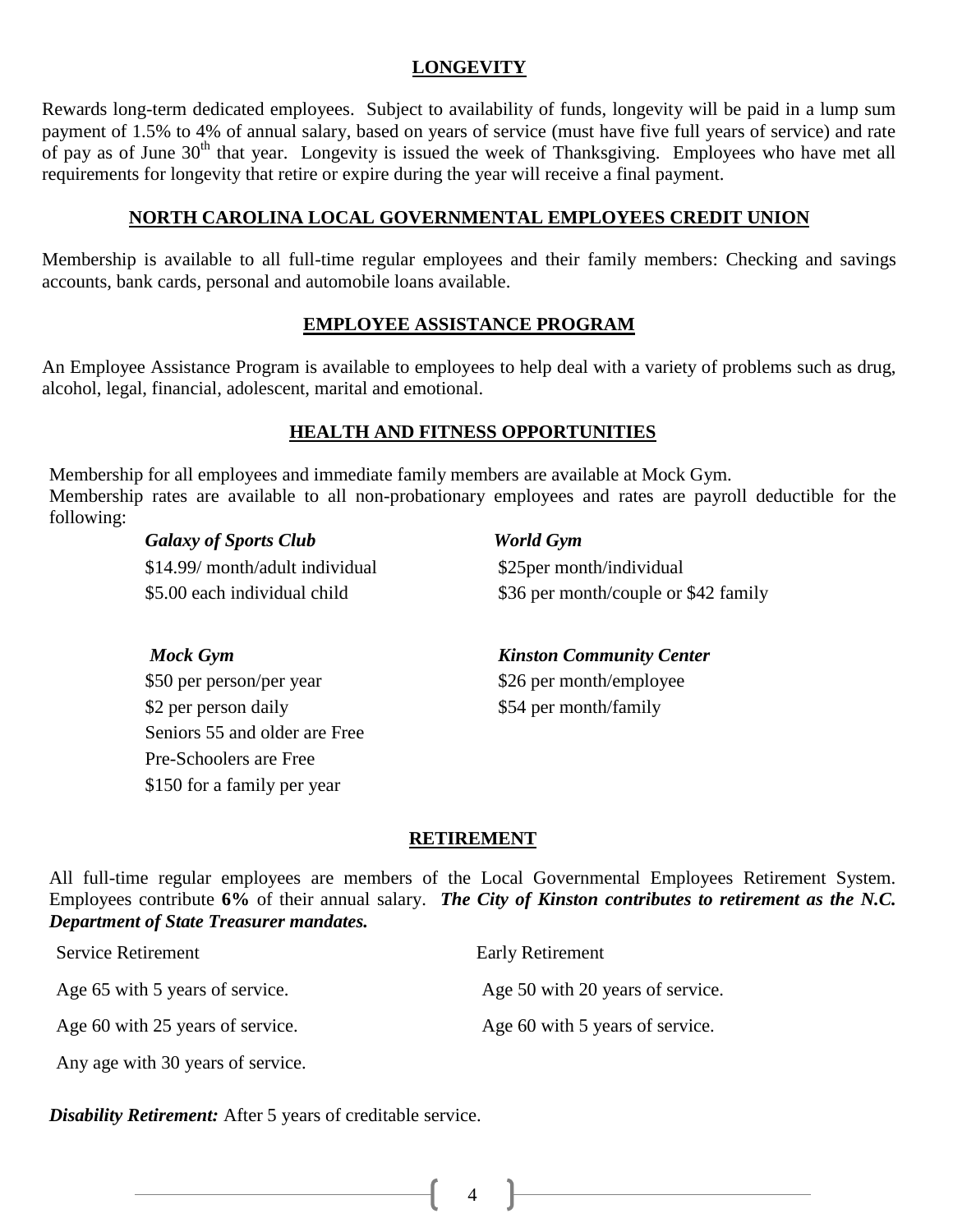# **LAW ENFORCEMENT**

#### *Service Retirement Early Retirement*

Age 55 with 5 years of service. Age 50 with 15 years of service.

Any age with 30 years of service.

*Disability Retirement:* After 5 years of creditable service.

# **SEPARATION ALLOWANCE**

The State of North Carolina mandates that the local governmental agencies provide a separation allowance for all Sworn Law Enforcement Officers who retired after January 1, 1987. The separation allowance is available if the officer:

- $\Box$  Has not reached the age of 62.
- $\Box$  Has completed thirty or more years of creditable service or attained 55 years of age and has completed five or more years of creditable service.
- Has completed at least five years of continuous service as a Law Enforcement Officer immediately prior to service retirement.

The separation allowance is calculated based on the following formula:

*Last salary X .85% X number of years of creditable service.*

# **EYE WEAR**

A combined cap of \$500 through payroll deduction program for prescription glasses is available to all full-time regular employees after completion of probationary period. This benefit is extended to the immediate family members.

- □ Safety Glasses
- $\Box$  Streetwear
- Contact Lenses (Exam, fitting, adjustment fees are employees' responsibility)

# **EMPLOYEE TUITION REIMBURSEMENT**

Provided employee's chosen curriculum is directly related to his/her current job, the City will reimburse employee up to \$1,000 per fiscal year upon successful completion of course work. Bonuses are available for a G.E.D., a one-year certificate, two-year associate degree, or four-year bachelor degree.

# **OPTIONAL VOLUNTARY BENEFITS**

The City of Kinston allows for payroll deduction of additional voluntary coverage through companies such as Legal Shield, Aflac, Colonial Life, Nationwide, and Valic.

- **Term Life Insurance**
- Disability Coverage
- **Cancer Policy**
- $\Box$  Dental Insurance
- $\neg$  Vision Insurance
- □ 457 Deferred Savings
- Hospitalization